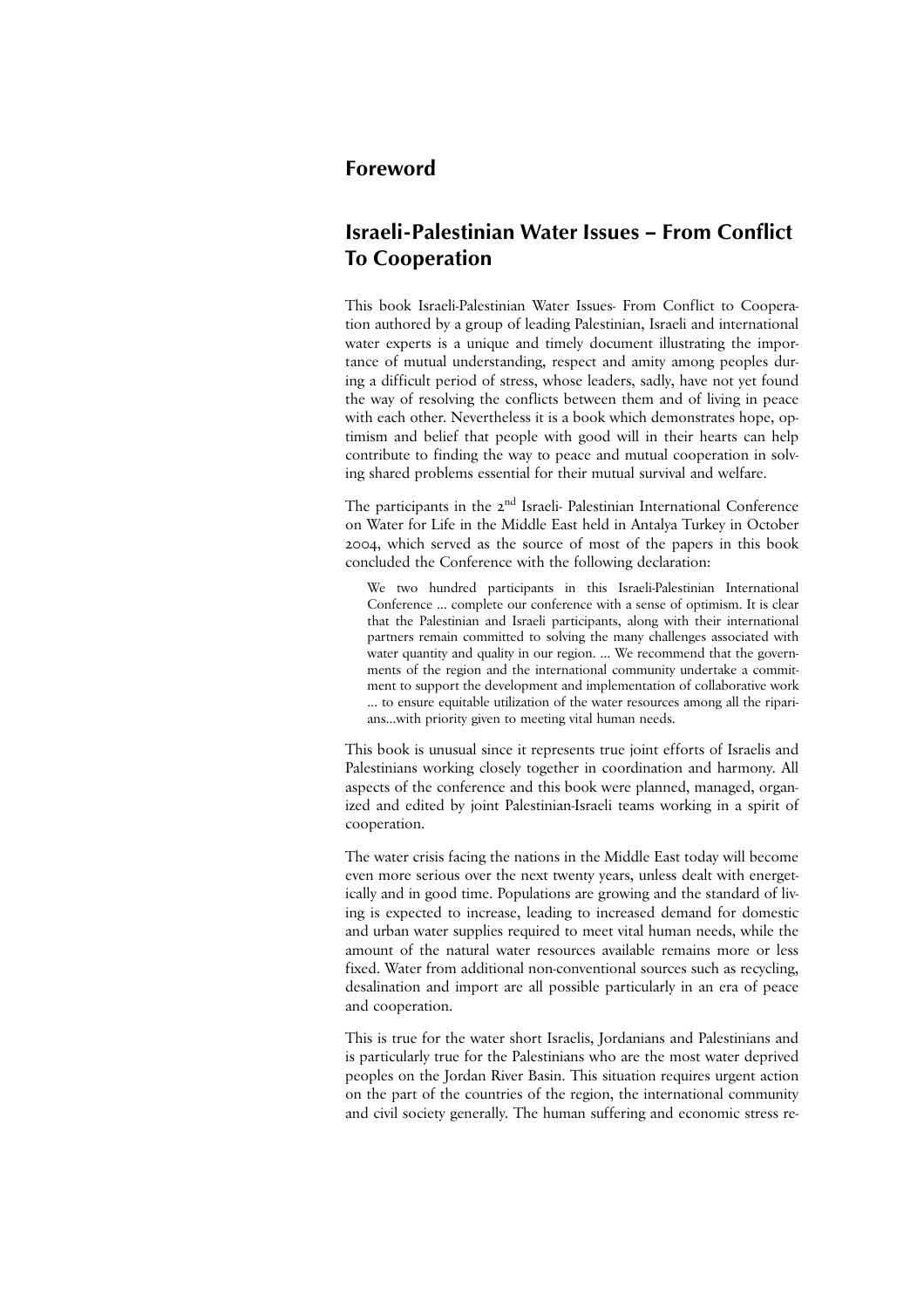sulting from the evolving water crisis can be alleviated and even resolved in the framework of equitable reallocation of water resources, regional cooperation, peace promoting water projects and promising new technologies such as desalination and advanced water recycling and reuse for the benefit of all peoples of the area living side by side in peace.

The present situation as regards resolving the water issues through a much needed and much wanted long term peace agreement between Israelis and Palestinians is far from encouraging. Many people feel frustrated and impotent as a result of recent events. However, in October 2004 some 200 water scientists from 25 countries including about 120 Israelis and Palestinians joined by other leading water experts from the Middle East and the rest of the world gathered together at the 2<sup>nd</sup> Israeli-Palestinian International Conference on Water for Life in the Middle East in Antalya Turkey. This superb turn-out of top level participants took place despite the very difficult, almost impossible, political and security situation in the area at that time. This included a security crisis and closure of the Gaza Strip, road blocks and a general environment of violence. We believe that this occurred because the participants shared with us the belief and conviction that there is a sign of hope on the horizon, even if distant, and there is something that each one of us can and should do to further this hope in his or her own way.

The overall goal of the Conference was the promotion of fruitful dialog, exchange of ideas, the development of mutual understanding and the desire to prepare the ground work for a better appreciation of shared problems and the development of approaches to resolving the water problems of the region in an era of peace.

Many of papers selected for publication in this book contain frank and outspoken comments and critical statements concerning the often conflicting positions and views of the Israelis and the Palestinians on shared water issues. No papers were censored and the views in each case represent the personal, often strong, views of the authors. They will surely stimulate discussion and at times heated responses. However, it is the view of the editors that all these conflicting views should be brought out frankly for open discussion so that both groups know what are the deep feelings, fears and concerns of the other. We believe that this way will lead, eventually, to understanding and resolution of conflicts.

We trust that this will further the preparation for the peace process that we believe is sure to come. We feel that this book and the delegates who participated in the process of promoting peace through dialog among scientists played an important role in what is called "second track diplomacy". We believe that this has helped shape a community of those who are directly concerned with water issues and helped develop closer personal relations between them. All this, in addition to making a positive and important academic contribution to the state of knowledge of the problems to be overcome.

This book includes 44 of the full texts selected from the 80 papers presented at the Conference as well as a number of other invited papers. These papers were all reviewed and adjudicated by the Academic Editorial